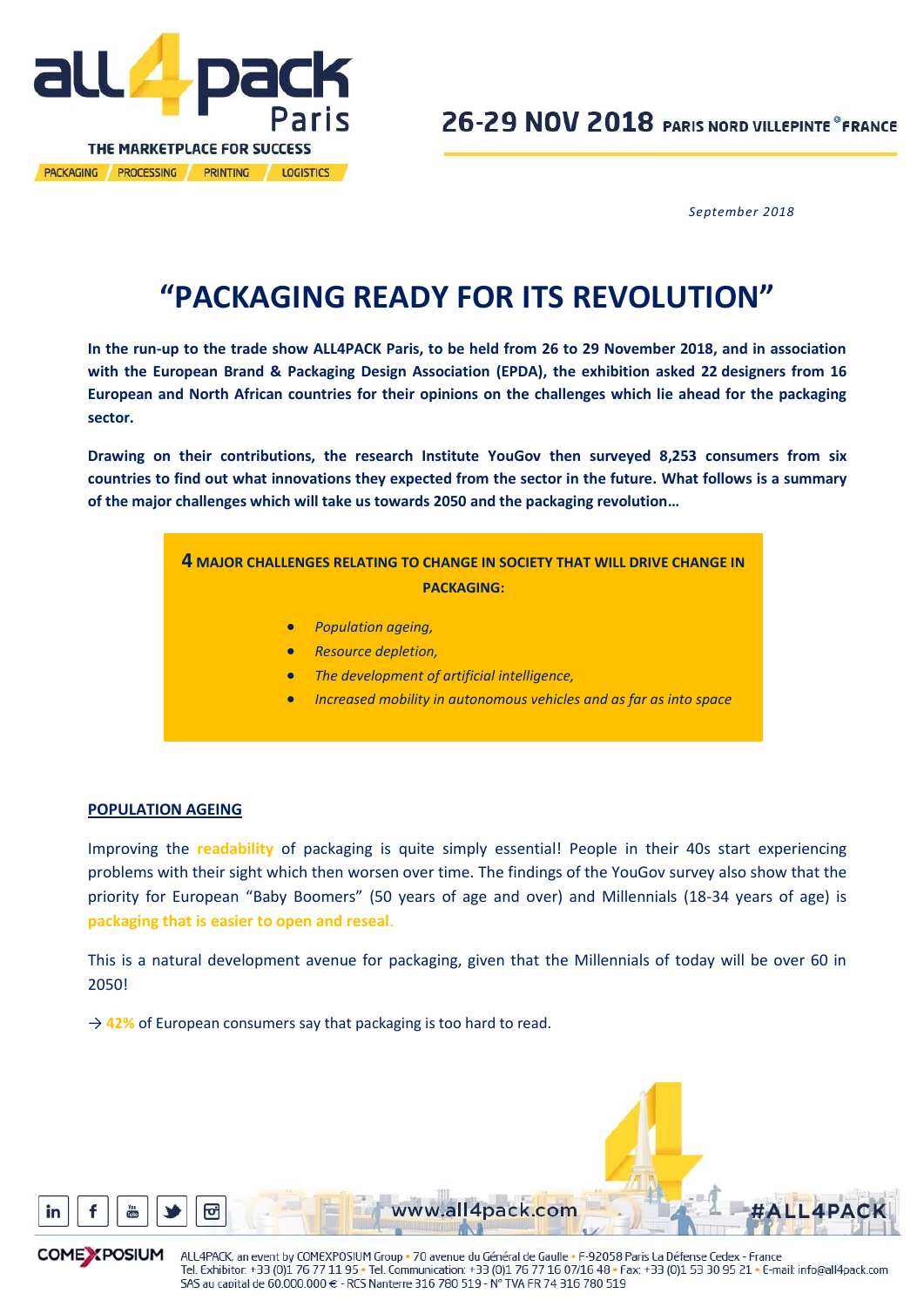→ 47% of people surveyed think that improving how packaging opens and reseals is an issue that deserves more attention.

→ **31.5% of French, Spanish, British and Italian consumers** raise the problem of certain packaging being too heavy**.**

**→ 32% of Belgians and Germans** complain that some packaging formats are inappropriate for their consumption needs.

## **RESOURCE DEPLETION**

Educating people remains the best solution to disseminate good practices regarding environmental protection. We can observe nevertheless that efforts are as yet insufficient to yield results. The Europeans surveyed call for **more obligations and more encouragement**! They would like to see nonrecyclable packaging and overpackaging being banned. They also favour the introduction of financial reward schemes for the return of used packaging.

These radical measures prove that consumers are keener than ever about eradicating unnecessary packaging and encouraging recycling.

- → **47%** of the British and **49%** of Germans would like to ban overpackaging;
- → **52%** of the Spanish and **40%** of Italians would like to see financial rewards for the return of used packaging.
- → 40% of Europeans are in favour of banning nonrecyclable packaging.

## **THE DEVELOPMENT OF ARTIFICIAL INTELLIGENCE**

This technological progress should help to make packaging **more responsible**. In the view of both European Baby Boomers and Millennials, artificial intelligence will be best employed by helping to sort and recycle used packaging better and by helping to reduce waste by alerting consumers to use by dates, for example.

To a lesser extent, they also see in artificial intelligence a way of **getting more information** about the product and **using it more effectively**.

These objectives would justify making a shift towards smart packaging.

→ **34%** of respondents view artificial intelligence as an opportunity for economic benefits: in particular that of reducing waste by alerting the consumer to use-by dates.

 $\rightarrow$  38% believe that there will also be environmental benefits to be gained, by helping populations to sort waste packaging.



www.all4pack.com